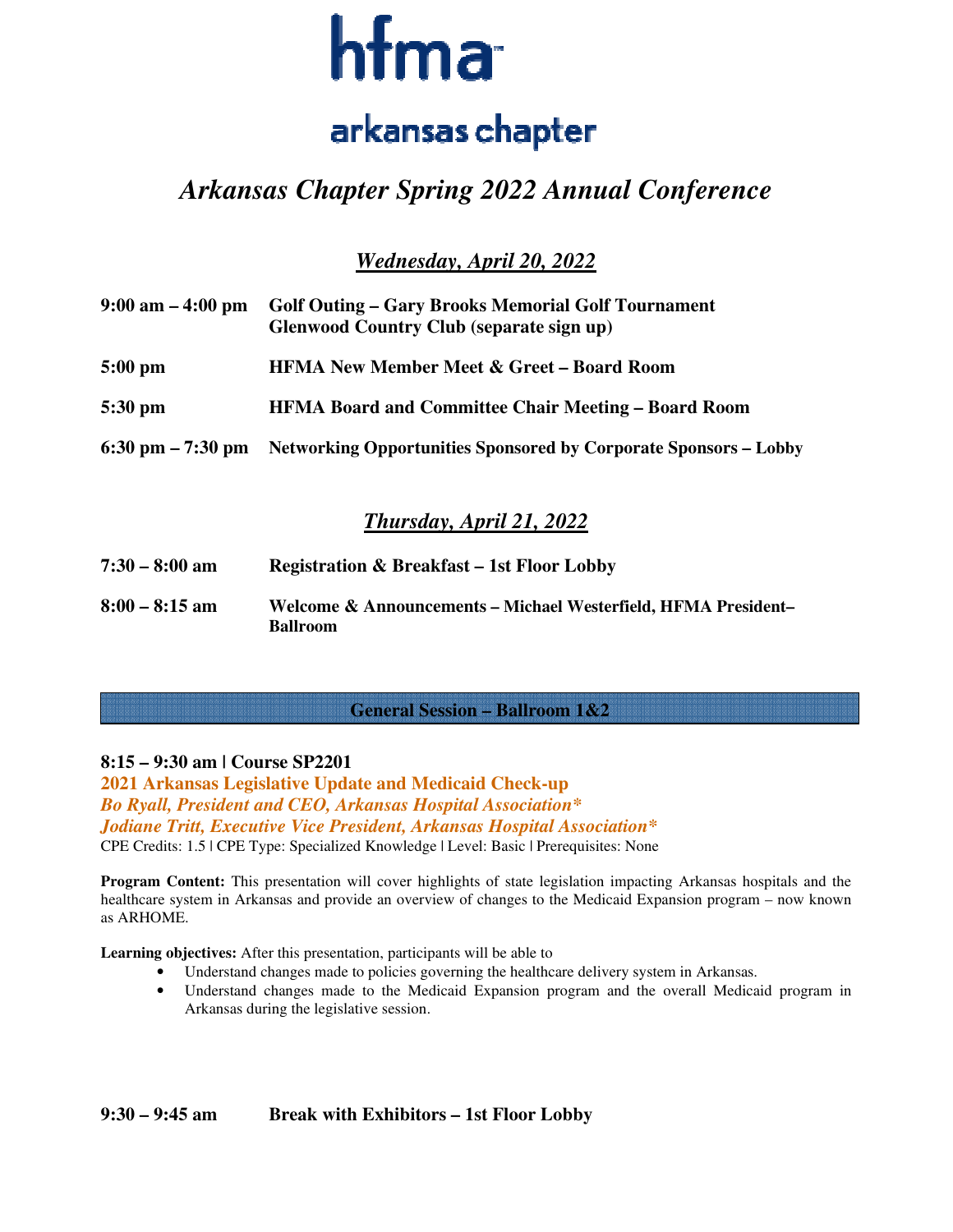## **9:45 – 11:00 am | Course SP2202**

#### **Liar, Liar Pants on Fire**

*Traci Brown, Fraud-Busting Body Language Expert, Traci Brown, Inc\**  CPE Credits: 1.5 | CPE Type: Personal Development | Level: Basic | Prerequisites: None

**Program Content:** Learn to read fraudsters like a book with renowned body language expert Traci Brown. You can quit second guessing your instincts and immediately tell fact from fiction when Traci teaches the nine telltale signs someone is lying, how to quickly uncover the truth and how to keep nefarious people from making you a victim. Discover how to win the game of 'Two Truths and a Lie' you play every day with clients, boss, your team and prospects. In this fast-paced session, you will discover how to use Traci's 9 point Fraud Spotting System to separate the lies from the truth so you don't innocently step into a business, life or reputation destroying event.

**Learning objectives:** After this presentation, participants will be able to

- Quit second guessing your instincts and immediately tell fact from fiction when you discover: 9 telltale signs someone is lying
- Discover how to quickly uncover the truth
- Understand how to keep nefarious people from making you a victim
- Determine when you should lie

## **11:00 am – 1:00 pm Lunch, Installation of Officers, Presentation of Awards - Ballroom 3**

## **General Session – Ballroom 1&2**

#### **1:00 – 2:15 pm | Course SP2203**

**Engaging a Multi-Generational Workforce with Gamification** 

*Beth Conklin, Director of Organizational Development and Training, State\** 

CPE Credits: 1.5 | CPE Type: Specialized Knowledge | Level: Basic | Prerequisites: None

**Program Content:** Engaging patient account representatives is challenging and critical for every provider. Understanding the tendencies of each generation can assist in creating pathways for representative engagement. Learn how one organization increased productivity and focus on organizational goals while decreasing representative turnover by implementing gamification to better engage a multi-generational workforce.

This session outlines how providers can engage representatives by working with generational tendencies. Learn how implementing gamification using a multi-generational approach produced results of:

- Improved productivity
- Improved focus on organizational goals and individual contributions towards goals
- Increased peer recognition
- Reduced turnover

#### **Learning objectives:**

- In an increasingly tight labor market, patient account representative engagement is more important than ever, especially in light of increased patient experience expectations. Understanding the tendencies of each generation can influence how to structure business offices in order to benefit patients and team members while achieving organizational goals.
- The audience will discover how they already use gamification in their everyday life. Through an interactive exercise, the audience will understand how fitness trackers motivate behaviors. Using this example, the audience will understand how gamification can be used for tasks performed every day in the business office.
- This session will outline effectively implementing gamification to reap maximum benefits for every generation and outline how different forms of competition, recognition and rewards can be used to generate engagement and desired behaviors. Understanding how gamification can create a more productive work environment while focusing on organizational goals or KPI's.
- Using an outsourcer/extended business office call center as a case study, demonstrate how to generate enthusiasm and buy in across all generations for new technology, including gamification. Also discussed will be how to increase enthusiasm post-implementation through rewards and recognition.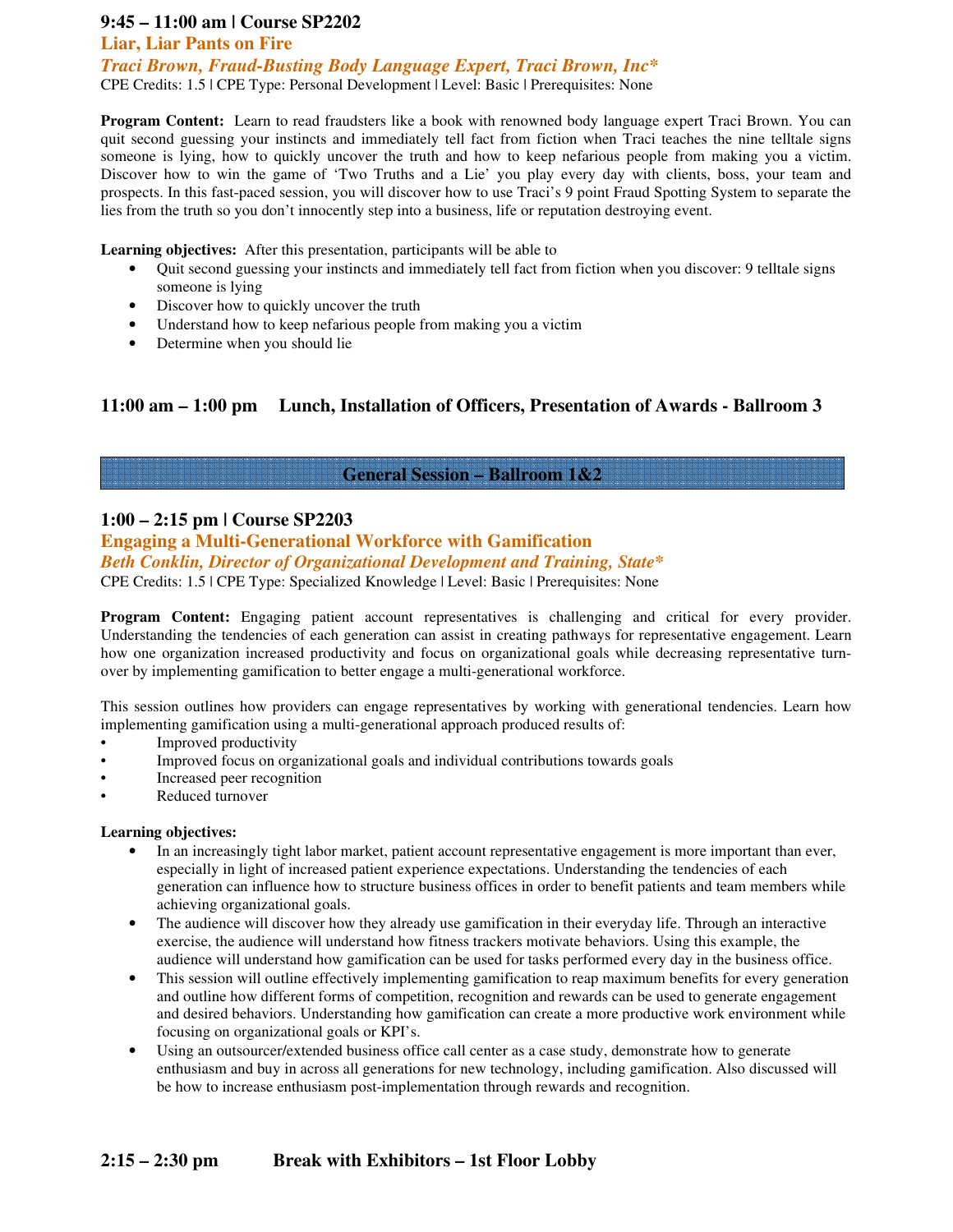## **2:30 – 3:45 pm | Course SP2204**

## **The Mechanics of Rolling Forecasting**

*Kristi Taylor, Senior Software Implementation Consultant, Syntellis Performance Solutions\**  CPE Credits: 1.5 | CPE Type: Specialized Knowledge | Level: Basic | Prerequisites: None

**Program Content:** Rolling forecasting has come to the forefront among an increasing number of hospitals and health systems to complement or replace the annual budget. Regardless of business size or structure, there are a few critical components found in successful rolling forecast implementations that you should consider. This session will discuss how to best approach a new rolling forecasting implementation, ranging from considerations for how to structure your rolling forecast model, to successful communication and roll-out approaches. We'll offer real-world examples of how various organizations have been effective and successful in their rolling forecasting implementations.

**Learning objectives:** After this presentation, participants will be able to

- Convey the key areas of focus for any rolling forecasting implementation that will support better organizational adoption.
- Discover the importance of a tiered communication plan across the various functional levels of your organization.
- Learn important reporting and target setting methods to provide boards and executives with the data they need.
- Discuss how to refine your new process to be efficient and repeatable.

## **Revenue Cycle – Ballroom 1**

## **2:30 – 3:45 pm | Course SP2205**

**Revenue Cycle Roundtable** 

*Deidra Dunagan, MHA, FHFMA, RHIA, Administrative Director Revenue Cycle, Jefferson Regional Medical Center \** 

CPE Credits: 1.5 | CPE Type: Specialized Knowledge | Level: Basic | Prerequisites: None

**Program Content:** Instructor-led discussion of various challenges and opportunities facing revenue cycle managers, directors and other leaders to include: staffing and hiring, challenges of remote staffing, pricing transparency, common insurance denial issues, payor issues, with a focus on practical solutions.

**Learning objectives:** After this presentation, participants will be able to

- Recognize common challenges in revenue cycle.
- Learn Best Practices from successful hospital revenue cycle leaders.

**3:45 – 4:00 pm Break with Exhibitors – 1st Floor Lobby** 

#### **Financial – Meeting Room 2&3**

#### **4:00 – 5:15 pm | Course SP2207**

**501(r) Reminders and Tips to Stay Compliant** 

*Amber Sherrill, Director, BKD LLP\** 

CPE Credits: 1.5 | CPE Type: Taxes | Level: Basic | Prerequisites: None

**Program Content:** This presentation will cover IRC Section 501(r) requirements for hospitals seeking to qualify for or maintain tax-exempt status. We will take a brief look into the background of Section  $501(r)$ , its implementation, and the compliance challenges hospitals now face as a result. We will cover  $501(r)$  IRS examination activity and compliance checks, along with examples of  $501(r)$  failures, corrections, and disclosures. We will conclude

with some tips on how to avoid costly penalties, exam costs, and reputational damage by verifying compliance and building processes to remain compliant over time, along with the intense scrutiny of charity care and community benefit of exempt hospitals.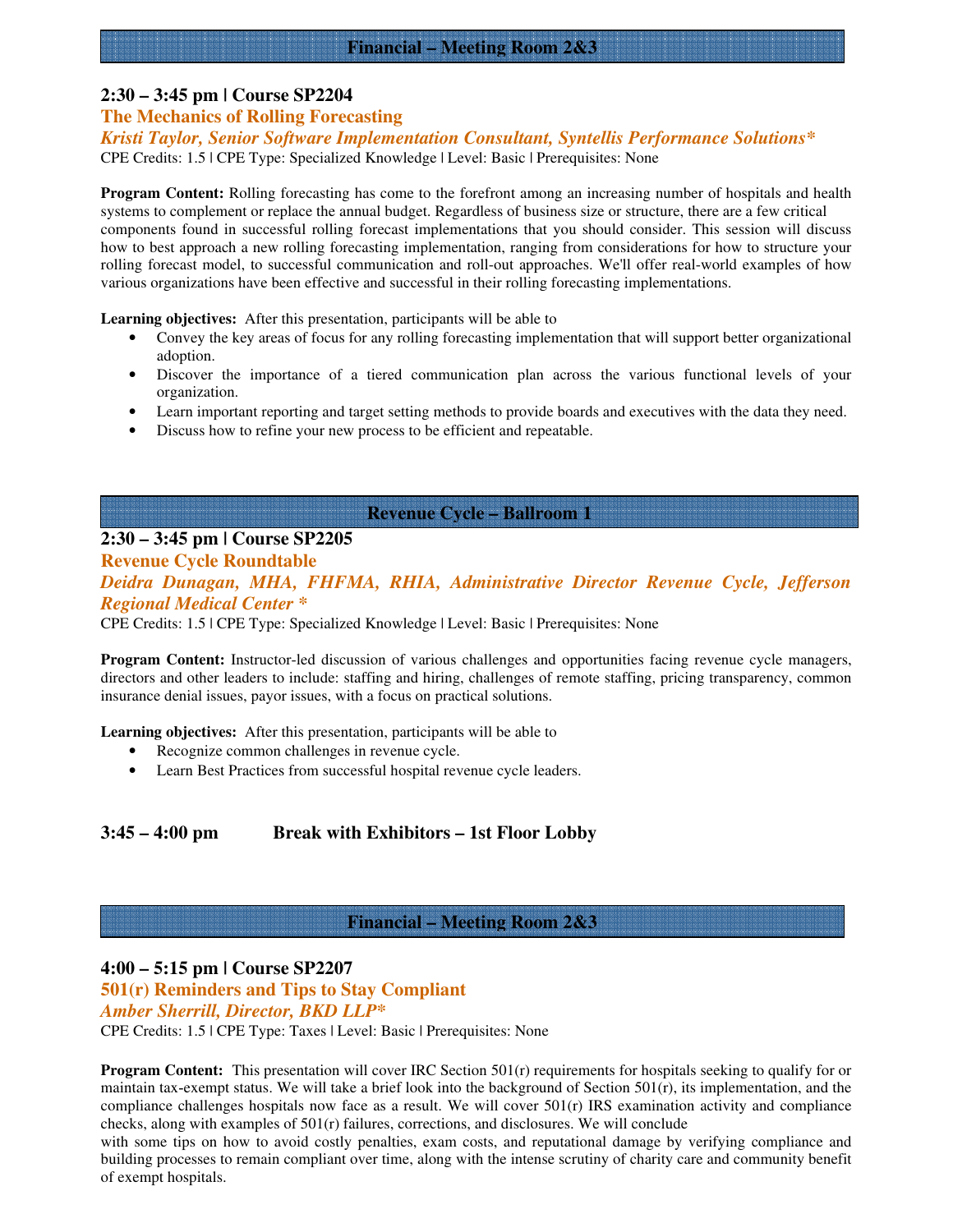**Learning objectives:** After this presentation, participants will be able to

- Gain knowledge of Section  $501(r)$ , its background, and compliance challenges exempt hospitals face.
- Learn about 501(r) IRS Examinations and Compliance Checks, including tips and processes to avoid costly penalties, exam costs, and reputational damage.
- Learn about the intense scrutiny being placed on charity care and community benefit provided by exempt hospitals.

#### **Revenue Cycle – Ballroom 1**

## **4:00 – 5:15 pm | Course SP2208**

**Combat Staffing Shortages, Increase Revenue with Self-Service Patient Access, Intake and Engagement** 

#### *Paul Shorrosh, CEO and Founder, AccuReg\**

CPE Credits: 1.5 | CPE Type: Specialized Knowledge | Level: Basic | Prerequisites: None

**Program Content:** With unprecedented staffing and financial challenges impacting hospitals across the country, it's more important than ever to open the digital front door and automate workflows that enable patients to assume tasks traditionally handled by registrars. Join this session to learn how self-service digital patient engagement, intake and access solutions can not only improve efficiency and relieve staff shortages, but also enable financial clearance and ensure the data integrity needed to prevent lost revenue.

In this presentation, you'll learn how to make a digital transformation that allows patients to use self-service digital technology to complete administrative tasks, make payment and communicate in real-time with your staff. We'll demonstrate how providers can redeploy limited staff to higher value activities using the digital front door supported by exemption-based workflows and data as a service.

**Learning objectives:** After this presentation, participants will be able to

- Use automated digital patient access, intake and engagement technology on one platform to improve efficiency and alleviate staffing challenges.
- Create a consumer-centric healthcare experience that enables patients to shop and pay while increasing preservice revenue.
- Automate workflows for critical patient access functions that ensure the data integrity necessary to avoid costly rework.
- Use payment estimation and processing to enable financial clearance that improves up-front revenue capture and reduces overall cost-to-collect.
- Use customizable bi-directional communications to build trust in your technology and increase adoption of patient portals within your EHR.

**5:30 – 7:30 pm Crawfish Boil - Networking Opportunities Sponsored by Corporate Sponsors – The Hotel Hot Springs - The Inside Track Bar - First Floor** 

## *Friday, April 22, 2022*

**8:00-8:30 am Registration & Breakfast – 1st Floor Lobby**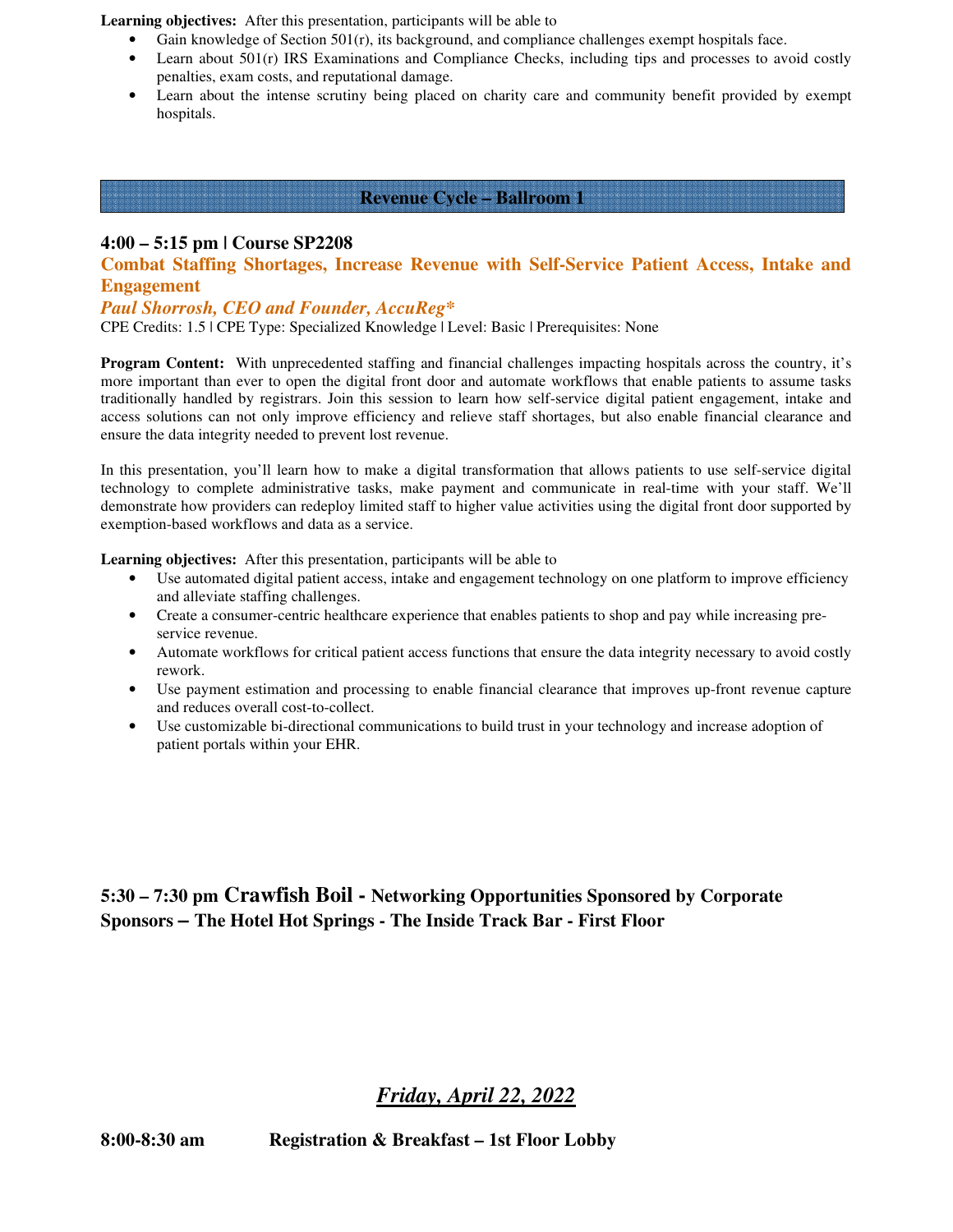## **General Session – Ballroom 1&2**

#### **8:30 – 9:45 am | Course SP2210**

# **Addressing Self Pay Collections During a Pandemic and Beyond**

*Ben Colton, Principal, ECG Management Consultants\** 

*Andrew Davis, Senior Manager, ECG Management Consultants\** 

CPE Credits: 1.5 | CPE Type: Specialized Knowledge | Level: Intermediate | Prerequisites: Basic knowledge of self-pay collections

**Program Content:** The difficulty of collecting patient balances is an ongoing reality for revenue cycle leaders. With COVID-19 impacting the financial stability of millions of people, self-pay balances are at even greater risk as consumers tighten their purse strings and reprioritize expenses. Providers are further challenged with new and ongoing government regulations that impact self-pay balance estimates and collections. This presents a dilemma for providers in their local communities: how to ethically pursue patient balances while demonstrating empathy and understanding of the situation? The session will help attendees understand the strategies necessary to effectively navigate this challenging environment.

**Learning objectives:** After this presentation, participants will be able to

- Understand the market factors that have increased the importance of self-pay collections, including the impact of COVID-19.
- Review contemporary strategies that effectively align process, resource, and technology infrastructure to optimize patient collections.
- Recognize what is at stake if a plan is not developed.
- Learn how to tackle common challenges to implementing an effective self-pay strategy.

#### **9:45 – 10:15 am Break**

## **General Session – Ballroom 1&2**

#### **10:15 – 11:30 am | Course SP2211**

#### **Optimize Health Care Revenue Cycle Operations with Robotic Process Automation (RPA)**  *Patricia Bounds, Director of Revenue Cycle Solutions, nThrive\**

CPE Credits: 1.5 | CPE Type: Specialized Knowledge | Level: Basic | Prerequisites: None

**Program Content:** Robotic Process Automation (RPA) has proven to be an important technology for the automation of manual processes. Organizations that have implemented have reduced costs by 30-70% depending on processes deployed. According to Becker's Hospital CFO Report, some organizations have increased their team capacity from 35 to 200%, so they can focus on higher priority, problem-solving tasks.

This advanced technology helps hospitals to streamline operations, reduce the time to complete tasks, improve financial performance, and lower labor costs. It is easily used for common tasks that can be replicated, like manual data entry, queries, cutting and pasting. Bots can also be trained to automate more complex tasks including denials management, authorization management, claim edit resolution, and other processes, including:

- Gathering information from websites and other applications to integrate information directly into the HIS and submit pre-authorizations
- Correcting eligibility mistakes including government managed care eligibility
- Responding to payor denials by generating online appeals automatically
- Automating simple billing edit resolution

**Learning objectives:** After this presentation, participants will be able to

- Understand the benefits of implementing RPA.
- Assess whether to build or buy your own RPA platform.
- Identify efficiencies from RPA.
- Understand how workflow tools and performance analytics can improve the experience with RPA.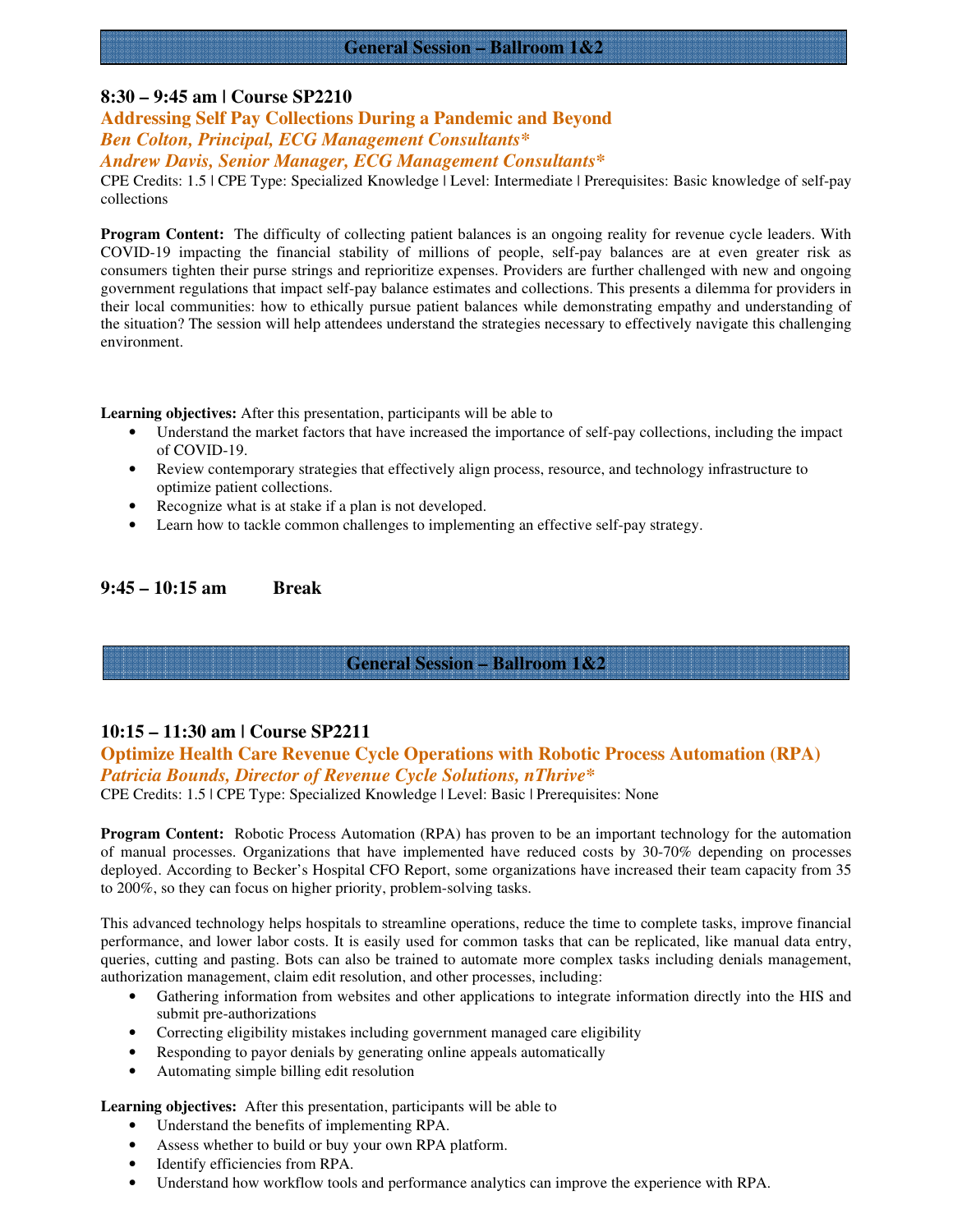# *\*About the Speakers:*

**Bo Ryall** is president and CEO of the Arkansas Hospital Association. He has been with the Association since 2005 and was named president in 2010. He holds a bachelor's degree from the University of Arkansas at Fayetteville and a master's degree in public administration from the University of Arkansas at Little Rock. Bo also served as the chief lobbyist on the state level for Arkansas hospitals and was previously executive director of the HomeCare Association of Arkansas. Bo was most recently appointed to Governor Asa Hutchinson's COVID-19 Winter Task Force, he currently serves on the Future of Medicaid Work Group, and the State Issues Forum Steering Committee, both of the American Hospital Association. He serves as chairman of the Health Care Providers Forum, is a member of the Health Care Industry Council of the Federal Reserve Bank of St. Louis, is an Arkansas Regional Organ Recovery Agency board member, and is a past-president of the Arkansas Society of Association Executives.

**Jodiane Tritt** joined the AHA executive team as Vice President of Government Relations in 2010 and, in 2018, took on the role of Executive Vice President of the association. Tritt represents the AHA in all state legislative and regulatory activities. Prior to joining the AHA staff, Tritt most recently served as Executive Director of the Center for Clinical and Translational Research (now known as the Translation Research Institute at the University of Arkansas for Medical Sciences). Prior to that position, she was Director of Community Support for the Arkansas Department of Health (ADH). In her work at ADH, she played an integral role in public health policy development and was responsible for the agency's legislative agenda. Tritt is Past-President of the Arkansas Society of Association Executives, Past-President of the Arkansas Society of Professional Lobbyists, a member of the South Central Telehealth Resource Center Advisory Council, and on the Advisory Board of the University of Arkansas for Medical Sciences College of Public Health. She is also a past chair of the State Association of Government Relations Officials for the American Hospital Association. She is a graduate of Hendrix College and holds a JD from William H. Bowen School of Law.

**Traci Brown** is a frequent television guest and is the author of How to Detect Lies, Fraud and Identity Theft. Her Fraud Spotting Learning Platform has helped companies stop millions in fraud loss. TIME Magazine has named Traci one of the nation's top deception detection experts. She's trained alongside our country's top law enforcement.

**Beth Conklin** has over 25 years in the credit and collection industry with experience as a collector and production management before managing both the training and compliance departments for two nationally recognized agencies. Beth is currently Director, Organizational Training and Development with the State. Beth holds the TSP and CCCO designations and is a Certified Instructor for the ACA, earning both the Fred Kirschner Award in both 2013 and 2015 as well as recognition as the ACA Certified Instructor of the Year for 2012 and 2016. Beth has contributed to multiple magazine articles, has been recognized as one of 32 Top Collection Professionals in the industry in 2014 & 2018 and continues to serve on the ACA Education Council.

**Kristi Taylor** is a Senior Software Implementation Consultant in the Healthcare at Syntellis, responsible for implementing, providing software consulting and client support for the firm's Budgeting, Rolling Forecast and Productivity solutions, all of which are part of the Syntellis Axiom Healthcare Suite. She works with hospitals and health systems of varying sizes and complexity nationwide to ensure a successful implementation experience. Mrs. Taylor has broad financial and accounting experience within the healthcare sector. Prior to Syntellis she was a Financial Analyst at Summit Health in Chambersburg, Pa., where she oversaw the medical group's annual operating budget process, monthly reporting, productivity reporting, benchmarking, and provider compensation. In addition, she was the main system user for their Axiom Suite. Previously, she was an in-charge accountant at Albright Crumbacker Moul & Itell in Hagerstown, Md., where she worked on audits, tax returns, and financial packages for a variety of organizations in different industries. Mrs. Taylor holds an M.B.A. and a B.S. with a major in Accounting, both from Mount Saint Mary's University. She also retains a CPA designation, licensed in the state of Maryland.

**Deidra Dunagan** is a healthcare Revenue Cycle Management Professional with over 30 years of experience in the field. She is a south Louisiana native and started her career as an HIM professional and quickly transitioned into other areas of the Revenue Cycle. The majority of her career was in Louisiana hospitals in PFS leadership roles and she relocated to Arkansas in 2015 when she accepted a position at Jefferson Regional Medical Center. As Administrative Director of Revenue Cycle, she is responsible for all revenue cycle functions at Jefferson Regional including Admissions, HIM, billing and collections, chargemaster and the physician revenue cycle. Deidra completed her BS in Health Information Management at University of Louisiana at Lafayette in 1990 and her Masters of Healthcare Administration at LSU-Shreveport in 2016. She has been a member of HFMA since 2000 and holds the credential of FHFMA. She is a past president of the Louisiana Chapter of HFMA and served a three year term on the National HFMA Board of Examiners.

**Amber Sherrill** has more than sixteen years of experience providing tax compliance and consulting services to clients in the health care, exempt cooperative, and not-for-profit industries. She regularly assists exempt healthcare entities, hospitals, and related taxable subsidiaries handling complex tax issues. Her technical expertise includes comprehensive knowledge on exemption requirements and reporting. She provides guidance to mitigate risks in exposure areas, such as tax‐exempt bond arbitrage compliance, unrelated business income, worker classifications, joint ventures, and the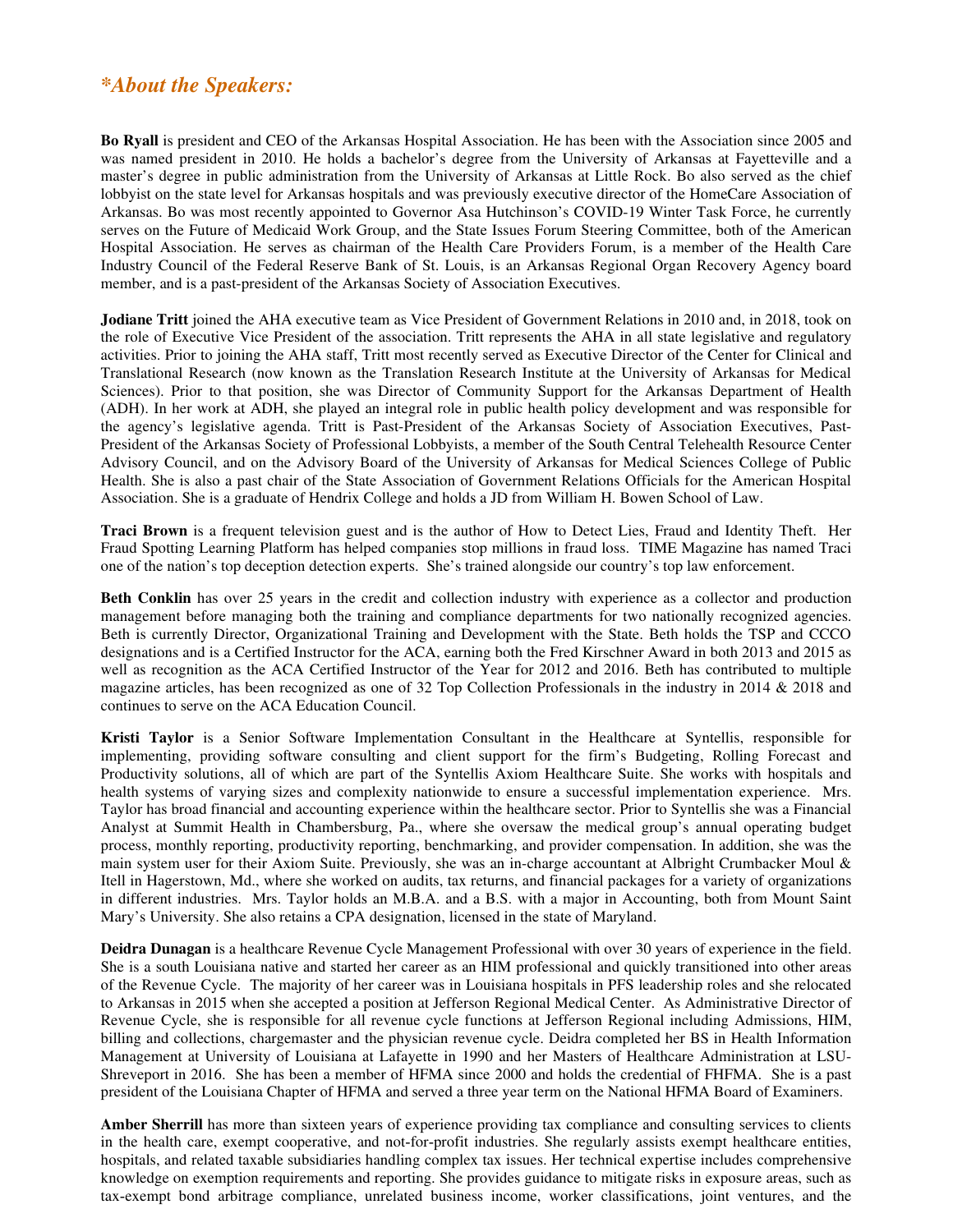complexities of tax law changes. Amber is a member of the American Institute of CPAs, Arkansas Society of Certified Public Accountants, Healthcare Financial Management Association, and serves as a board member and officer on the TEGE Exempt Organization Council. She also serves as a board member of the Arkansas Arthritis Foundation. She is a 2004 graduate of University of Central Arkansas, Conway, with a B.B.A. degree in accounting and computer information systems, and a 2005 graduate with an M.Acc. degree.

**Paul Shorrosh** is Founder and CEO of AccuReg, an industry-leading SaaS technology solutions company that helps patients across the country access and engage with their care and helps hospitals get paid for it. Paul has nearly 30 years' experience managing patient access and revenue cycle teams and processes for hospitals, including Providence Hospital, Mercy Medical and Springhill Medical Center. After finding a disconnect between front- and back-end departments, Paul used his expertise to develop a powerful software system to automate, improve and simplify the patient registration and pre-service processes at hospitals. His goal was simple—improve the patient experience and the financial performance of hospitals by empowering patient access teams. Paul started AccuReg in 2005 in Mobile, AL. The company now has additional offices located in Franklin, TN, and Orlando, FL. As a former member of NAHAM's Board of Directors, Paul launched and chaired the organization's Industry Standards Committee from 2009-2017 where he led the development of NAHAM AccessKeys®, a series of key performance indicators (KPIs) that now serve as national benchmarking standards for patient access performance. Paul has been recognized by NAHAM twice, receiving the Murray Rimmer Award in 2014 and Carl Satterfield Award in 2017. He also has served on the board for Danita's Children since 2010. This nonprofit organization is dedicated to providing education, nutrition, medical and dental care to children and families in Haiti. Paul holds an MBA in Healthcare Administration and IT from the University of Connecticut and an MSW in Healthcare from the University of Alabama.

**Ben Colton** is a Principal and partner with ECG Management Consultants. The leader of ECG's Revenue Cycle practice, Ben assists health systems across the country in evaluating, optimizing, and improving their revenue cycles to support enhanced financial performance and operational alignment. The focus of Ben's engagements expands beyond helping clients realize only a onetime opportunity, emphasizing instead the establishment of a revenue cycle environment that supports continuous improvement.

**Andrew Davis** works in ECG's Revenue Cycle practice. In his time at ECG, he has partnered with a variety of hospital and physician groups across the country to optimize structural, operational, and financial performance. Andrew has a deep background in consolidated business office models, the integration of revenue cycle activities across health systems, the use of IT as a strategic driver for organizational change, technology-directed process optimizations, and quantitative-guided labor management. Prior to joining ECG, he completed his administrative fellowship at Duke University Health System and served as a revenue cycle department manager. He is Epic certified and spent much of his time optimizing IT system design and supporting operational structures following a major system conversion.

**Patricia Bounds** is the Director of Revenue Cycle Solutions at nThrive. She has worn many hats over the course of her 18 years with nThrive. From coordinating implementations to providing client and sales support for nThrive claims management, denials/collections technologies and robotics process automation. Patricia was a Revenue Cycle Director at a large acute organization prior to joining nThrive and understands how technology can operate within the revenue cycle to provide a significant impact.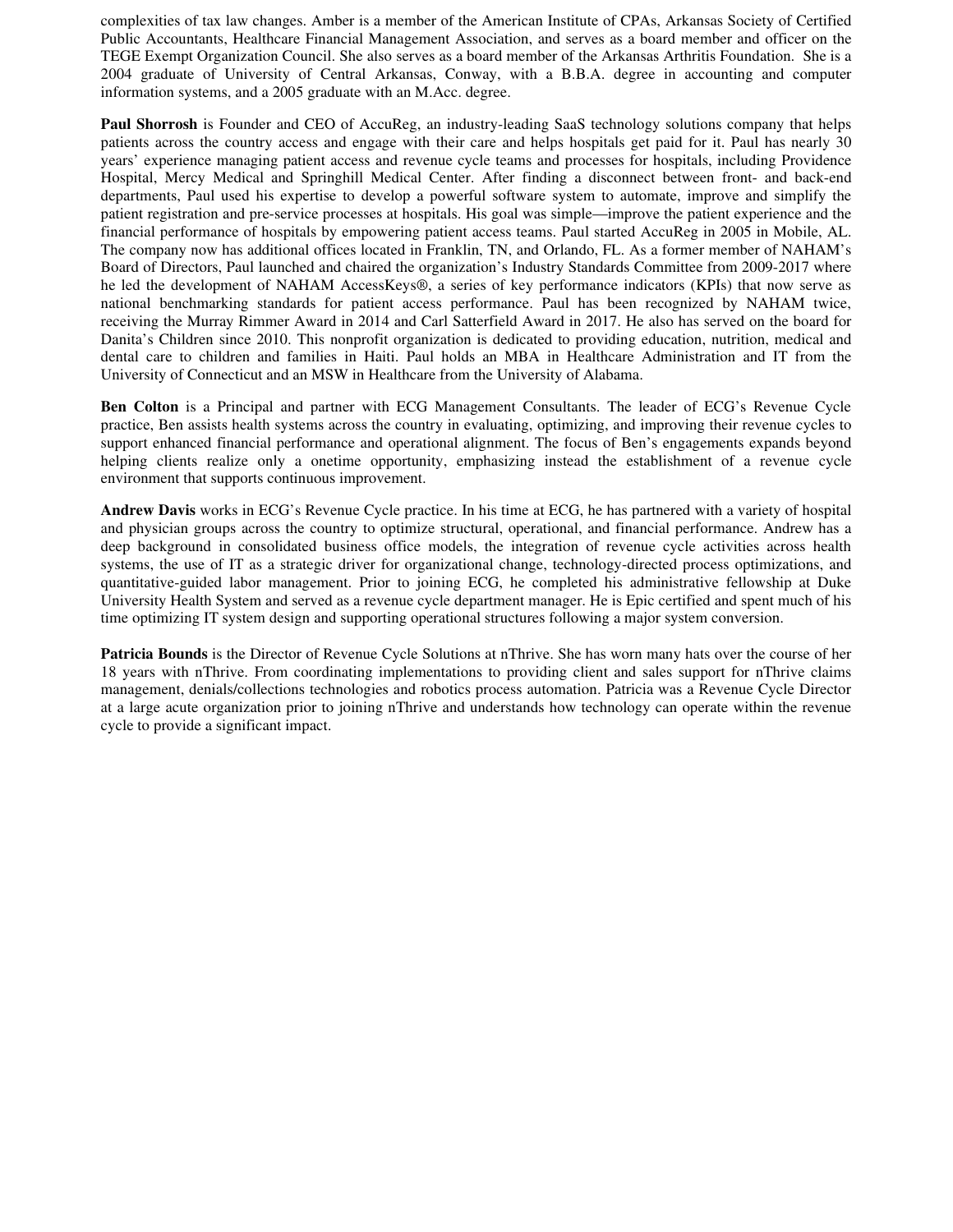## **HOTEL RESERVATIONS**

HOTEL RESERVATIONS Please make your own reservations with The Hotel Hot Springs in Hot Springs (1-877-623- 6697). A block of rooms has been reserved, so please mention that you are with Healthcare Financial Management Association and use code HFMA22 to receive the rate of \$129 for a single & \$139 for double room. The Hotel Hot Springs will accept reservations until March 30, 2022. After this date reservations will be taken on a space & rate available basis. Please make your reservations as soon as possible.

## **EDUCATIONAL CREDITS**



Health Care Financial Management Association-Arkansas Chapter is registered with the National Association of State Boards of Accountancy (NASBA) as a sponsor of continuing professional education on the National Registry of CPE Sponsors. State boards of accountancy have final authority on the acceptance of individual courses for CPE credit. Complaints regarding registered sponsors may be submitted to the National Registry of CPE Sponsors through its website: www.NASBAregistry.org

Arkansas Chapter HFMA is registered with the Texas State Board of Public Accountancy as a CPE sponsor. This registration does not constitute an endorsement by the Board as to the quality of our CPE program. (Sponsor number 009840)

*Prerequisites and advance preparation are not required unless otherwise indicated. Depending on the track the participant attends, a maximum of 10.5 CPE credits is available. All courses are instruction method GROUP LIVE. All sessions will incorporate an element of participant engagement, and there will be time for questions after each session.* 

CPE Type is classified based on NASBA definitions. The AR State Board of Public Accountancy requires license holders to complete a minimum number of hours in certain subject areas. The chapter has determined that the following CPE types fall within these subject areas: Accounting, Accounting (Governmental), Auditing, Auditing (Governmental), Regulatory Ethics, Behavioral Ethics & Taxes

## **CPE SIGN-IN AND CERTIFICATES**

To receive CPE credits, you must sign in for each individual session you attend. Sign-in registers are provided for those individuals who sign and check that they need a CPE certificate. Sign-in registers will be located in each session room. If your name is not printed on the register, be sure to print your name legibly on the one of the blank lines at the end and sign next to your name. CPE Certificates will be emailed to each participant following the meeting. Keep a copy of this program along with your certificate for your records.

#### **SPEAKER PRESENTATION HANDOUTS**

Handouts will be made available electronically 3 days prior to the meeting. All attendees will receive an email notifying them that the handouts are available on the Arkansas HFMA website at arkansashfma.org so you can bring to the meeting if you choose.

#### **REGISTRATION DISCOUNTS**

Multiple registrations from the same organization are eligible for a discount. The 1st and 2nd entire meeting registrants pay full price, then the 3rd and 4th registrants pay 50% of the registration fee and the 5th and any additional registrants pay 25% of the registration fee. Multiple registrants must register at the same time to ensure they receive the discounts. Multiple registrations discounts do not apply to sponsor comps or one day registrations.

Any Past President of the Arkansas Chapter will be a discounted registration fee of \$75. This is being done both as a thank you for your tremendous efforts in past service to the Chapter and to encourage your continued attendance to meetings. If you are registering as part of a multi-attendee entity the discount will be applied to the last person registered.

#### **PARKING/SHUTTLE FOR THIS EVENT**

The Hotel Hot Springs offers valet parking for overnight guests. There is self-parking available also.

#### **BUSINESS CASUAL DRESS IS APPROPRIATE FOR THE MEETINGS & EVENTS.**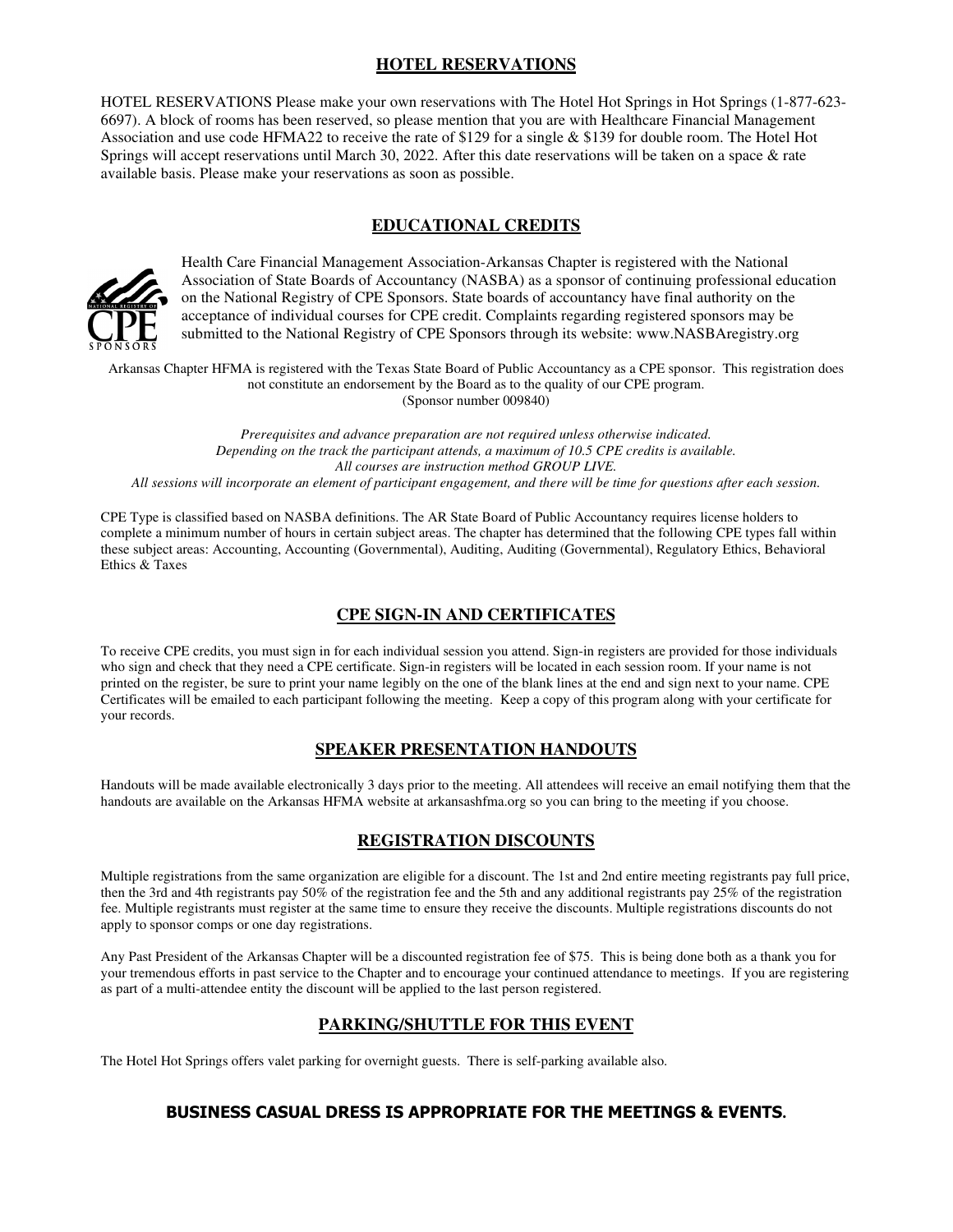#### **2021-2022 CORPORATE SPONSORSHIP PROGRAM**

The Corporate Sponsorship Program is designed to enhance the quality of the Chapter programs, newsletters, and other activities. Organizations can strengthen the Chapter by becoming a Corporate Sponsor.

> **Diamond Sponsors AHA Services, Inc Bank of America BKD**

**Firstsource Franklin Collection Service, Inc MSCB, INC Professional Credit Management, Inc RevClaims/MedData** 

## **Gold Sponsors**

AuthorityRx Cloudmed CompleteCare, Inc. Crews & Associates, Inc. Emergency Staffing Solutions EnableComp Healthcare Resource Group HORNE LLP Impact Healthcare Solutions JPMorgan Mid-South Adjustment Co., Inc. Professional Consulting Services, Inc Revenue Integrity Management Resources RMC of America TGA Solutions Welch Couch & Company Warbird Consulting Partners

#### **Silver Sponsors**

First Collection Services Meduit Organizational Intelligence TruBridge TSI

#### **Bronze Sponsors**

AccessOne AccuReg Arkansas Blue Cross and Blue Shield Economic Recovery Consultants, Inc. EligibilityAdvocates EngageMED, Inc. NuParadigm Solutions Revecore Simmons Bank The SSI Group, LLC Toyon Associates, Inc.